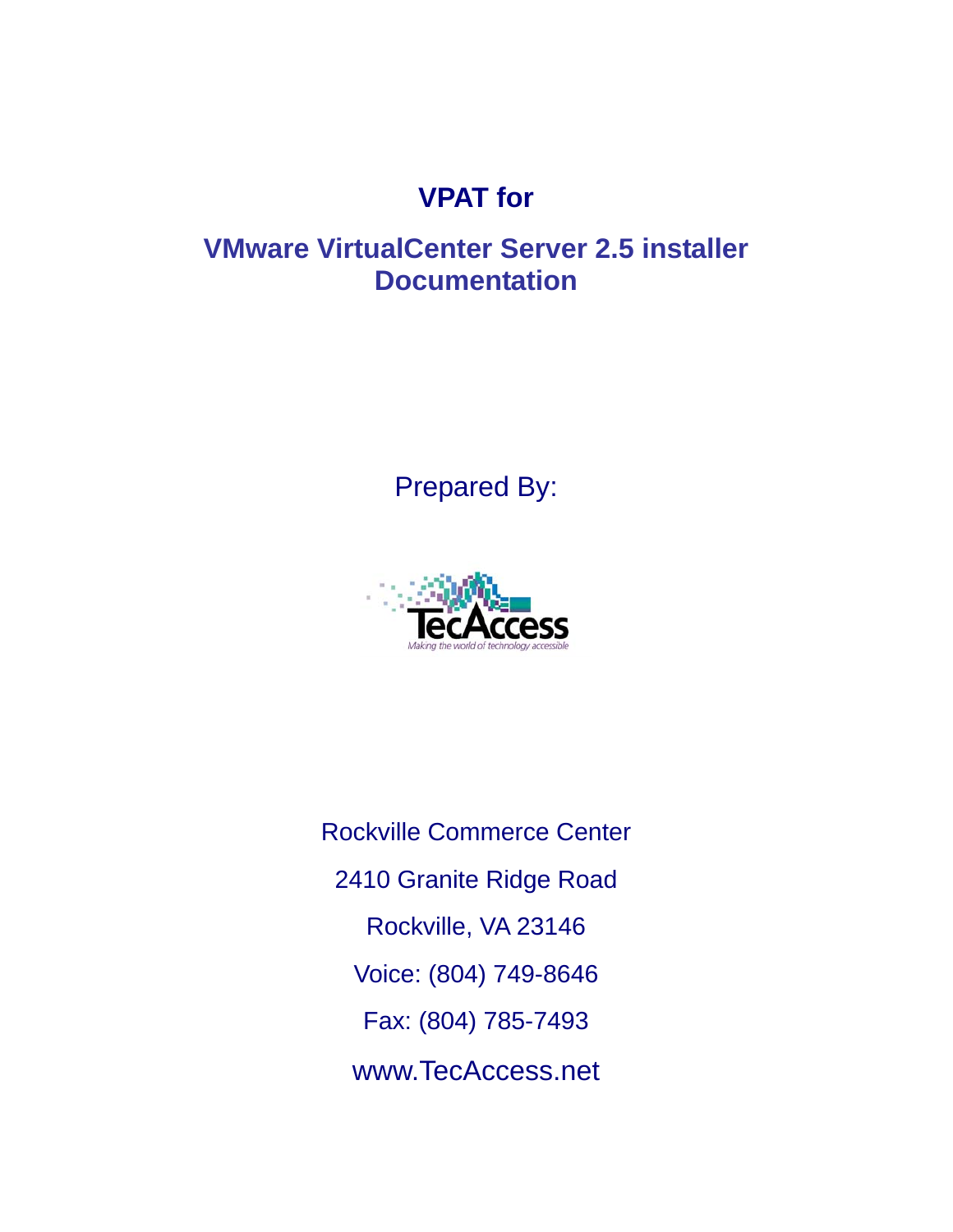## **VPAT**

#### **Product: VirtualCenter Server 2.5 installer** Documentation **Components covered**: Documentation

"ESX Server 3 and VirtualCenter Installation Guide" http://www.vmware.com/pdf/vi3\_35/esx\_3/r35u2/vi3\_35\_25\_u2\_installation\_guid e.pdf

"Getting Started with ESX Server 3i Embedded" http://www.vmware.com/pdf/vi3\_35/esx\_3i\_e/r35u2/vi3\_35\_25\_u2\_3i\_e\_get\_star t.pdf

#### **Contact for more information:** http://www.VMware.com

**Date:** December, 2008

In

| <b>Summary of Voluntary Product Accessibility Template</b>                      |                                              |                                                                                            |  |
|---------------------------------------------------------------------------------|----------------------------------------------|--------------------------------------------------------------------------------------------|--|
| <b>Criteria</b>                                                                 | <b>Supporting</b><br><b>Features</b>         | <b>Remarks and Explanations</b>                                                            |  |
| Section 1194.21 Software<br><b>Applications and Operating</b><br><b>Systems</b> | <b>Not</b><br>applicable                     |                                                                                            |  |
| Section 1194.22 Web-based<br>Internet Information and<br>Applications           | <b>Supports</b><br>with<br>exceptions        | This is applicable to the PDF help<br>files. Please refer to the attached<br>1194.22 VPAT. |  |
| Section 1194.23<br><b>Telecommunications Products</b>                           | <b>Not</b><br>Applicable                     |                                                                                            |  |
| Section 1194.24 Video and<br><b>Multimedia Products</b>                         | <b>Not</b><br>Applicable                     |                                                                                            |  |
| Section 1194.25 Self-contained,<br><b>Closed Products</b>                       | <b>Not</b><br>Applicable                     |                                                                                            |  |
| Section 1194.26 Desktop and<br><b>Portable Computers</b>                        | <b>Not</b><br>Applicable                     |                                                                                            |  |
| Section 1194.31 Functional<br>Performance Criteria                              | <b>Supports</b><br>with<br><b>Exceptions</b> | Please reference the included<br>1194.22 and 1194.31 sections.                             |  |
| Section 1194.41 Information,                                                    | <b>Supports</b>                              | Please reference the included                                                              |  |

-1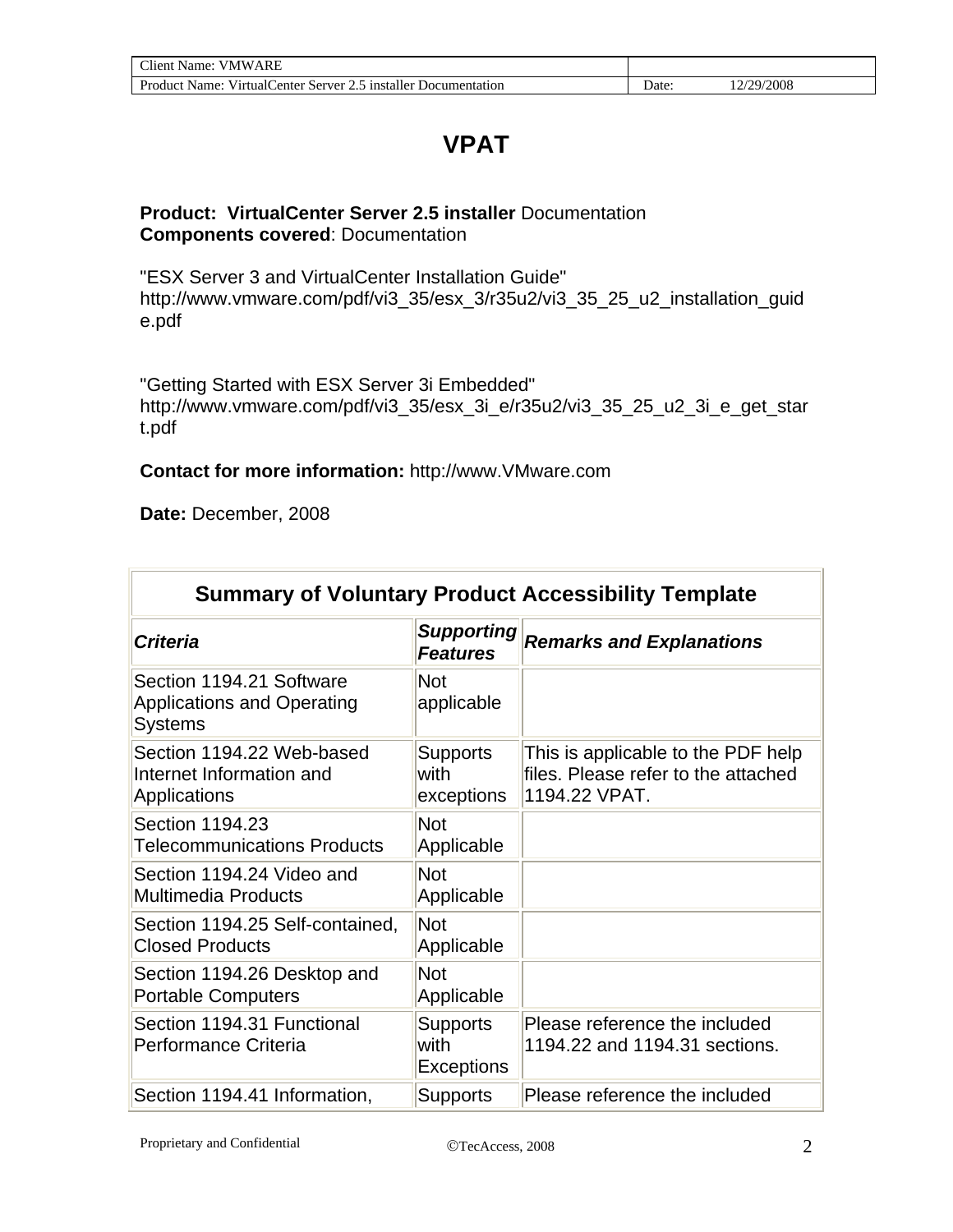| <b>VMWARE</b><br>Name:<br>:Tient                                         |       |            |  |
|--------------------------------------------------------------------------|-------|------------|--|
| <b>Product Name:</b><br>VirtualCenter Server 2.5 installer Documentation | Date: | 12/29/2008 |  |

| Documentation and Support |
|---------------------------|
|                           |

pport 1194.41 section

### **Explanation of Supporting Features (second column on VPAT)**

| <b>Supports</b>                                                     | Use this language when you<br>determine the product fully<br>meets the letter and intent of the<br>Criteria.                                                                                                                                                                                                                                                |
|---------------------------------------------------------------------|-------------------------------------------------------------------------------------------------------------------------------------------------------------------------------------------------------------------------------------------------------------------------------------------------------------------------------------------------------------|
| <b>Supports with Exceptions</b>                                     | Use this language when you<br>determine the product does not<br>fully meet the letter and intent of<br>the Criteria, but provides some<br>level of access relative to the<br>Criteria.                                                                                                                                                                      |
| <b>Supports through Equivalent Facilitation</b>                     | Use this language when you<br>have identified an alternate way<br>to meet the intent of the Criteria<br>or when the product does not<br>fully meet the intent of the<br>Criteria.                                                                                                                                                                           |
| Supports when combined with Compatible AT                           | Use this language when you<br>determine the product fully<br>meets the letter and intent of the<br>Criteria when used in<br>combination with Compatible AT.<br>For example, many software<br>programs can provide speech<br>output when combined with a<br>compatible screen reader<br>(commonly used assistive<br>technology for people who are<br>blind). |
| <b>Does not Support</b>                                             | Use this language when you<br>determine the product does not<br>meet the letter or intent of the<br>Criteria.                                                                                                                                                                                                                                               |
| <b>Not Applicable</b>                                               | Use this language when you<br>determine that the Criteria do not<br>apply to the specific product.                                                                                                                                                                                                                                                          |
| Not Applicable -<br><b>Fundamental Alteration Exception Applies</b> | Use this language when you<br>determine a Fundamental<br>Alteration of the product would<br>be required to meet the Criteria<br>(see the access board standards<br>for the definition of "fundamental<br>alteration").                                                                                                                                      |

### **1194.22 Web-based Internet information and applications**

| Criteria | <b>Supporting</b> | <b>Remarks and</b> |
|----------|-------------------|--------------------|
|          |                   |                    |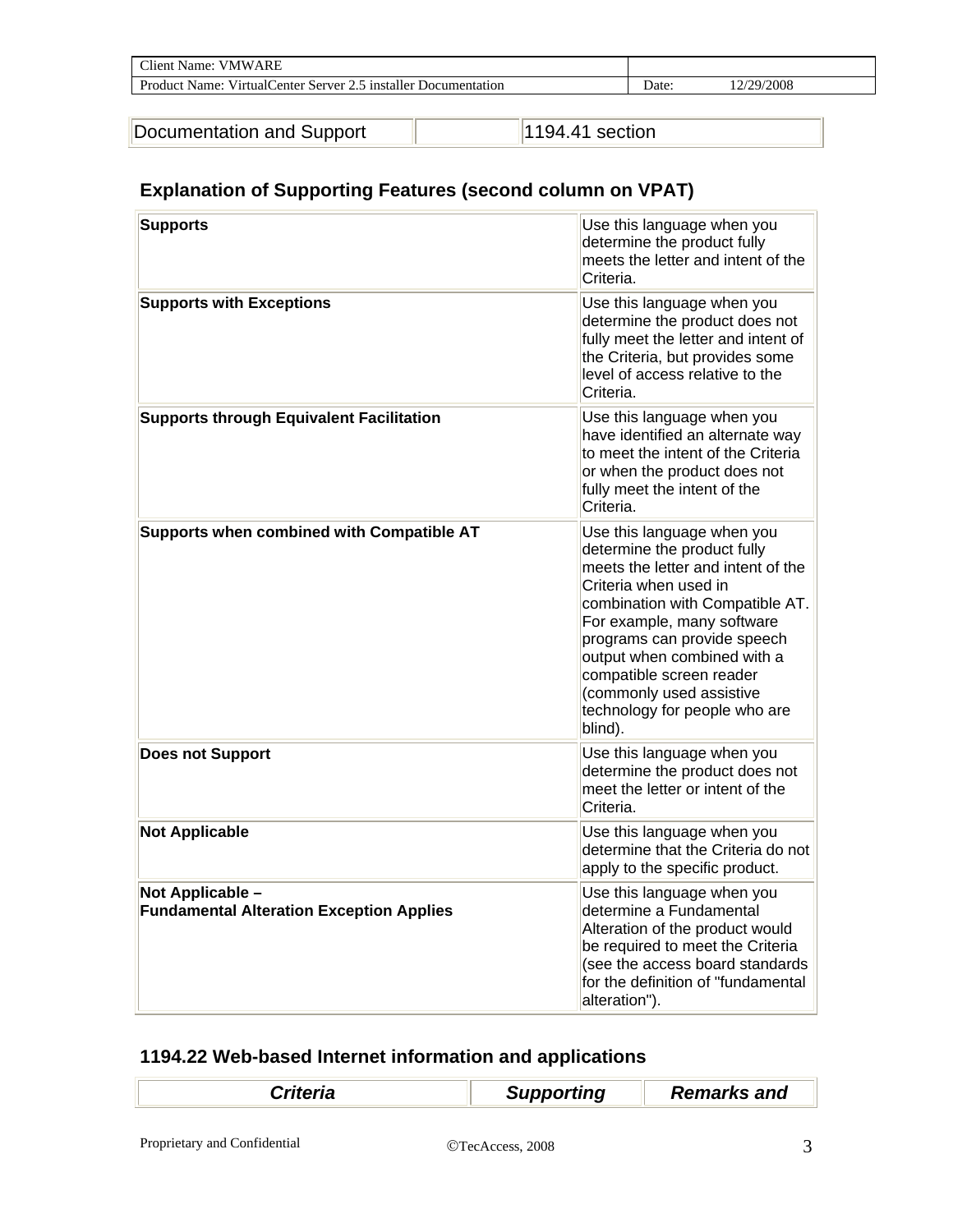| ARF<br>`lıent<br>Name<br>7 NA W                                                         |      |             |
|-----------------------------------------------------------------------------------------|------|-------------|
| .<br>installer<br>Server<br>Name:<br>Virtual<br>enter:<br>Documentation<br>oduct<br>ں ک | Date | /2008<br>79 |

|                                                                                                                                                                                                                                                                                                                    | <b>Features</b>  | explanations                                                                              |
|--------------------------------------------------------------------------------------------------------------------------------------------------------------------------------------------------------------------------------------------------------------------------------------------------------------------|------------------|-------------------------------------------------------------------------------------------|
| (a) A text equivalent for every non-text element<br>shall be provided (e.g., via "alt", "longdesc", or<br>in element content).                                                                                                                                                                                     | Does not support | Images do not have alt<br>text.                                                           |
| (b) Equivalent alternatives for any multimedia<br>presentation shall be synchronized with the<br>presentation.                                                                                                                                                                                                     | Not applicable   | The documentation<br>does not have<br>multimedia.                                         |
| (c) Web pages shall be designed so that all<br>information conveyed with color is also<br>available without color, for example from<br>context or markup.                                                                                                                                                          | <b>Supports</b>  | Color is not used as a<br>sole means of<br>conveying information<br>in the documentation. |
| (d) Documents shall be organized so they are<br>readable without requiring an associated style<br>sheet.                                                                                                                                                                                                           | Not applicable   | The documentation is<br>PDF files. The PDF<br>format does not support<br>style sheets.    |
| (e) Redundant text links shall be provided for<br>each active region of a server-side image map.                                                                                                                                                                                                                   | Not applicable   | Server-side image<br>maps are not used.                                                   |
| (f) Client-side image maps shall be provided<br>instead of server-side image maps except<br>where the regions cannot be defined with an<br>available geometric shape.                                                                                                                                              | Not applicable   | Client-side image maps<br>are not used.                                                   |
| (g) Row and column headers shall be identified Does not support<br>for data tables.                                                                                                                                                                                                                                |                  | Column headers of<br>data tables do not have<br>table markup.                             |
| (h) Markup shall be used to associate data<br>cells and header cells for data tables that have<br>two or more logical levels of row or column<br>headers.                                                                                                                                                          | Not applicable   | Data tables in the ESX<br>3.5 Documentation do<br>not have multilevel<br>columns or rows. |
| (i) Frames shall be titled with text that<br>facilitates frame identification and navigation                                                                                                                                                                                                                       | Not applicable   | Frames are not used.                                                                      |
| (j) Pages shall be designed to avoid causing<br>the screen to flicker with a frequency greater<br>than 2 Hz and lower than 55 Hz.                                                                                                                                                                                  | <b>Supports</b>  | Pages do not flash or<br>blink.                                                           |
| (k) A text-only page, with equivalent<br>information or functionality, shall be provided to<br>make a web site comply with the provisions of<br>this part, when compliance cannot be<br>accomplished in any other way. The content of<br>the text-only page shall be updated whenever<br>the primary page changes. | Not applicable   |                                                                                           |
| (I) When pages utilize scripting languages to<br>display content, or to create interface<br>elements, the information provided by the<br>script shall be identified with functional text that<br>can be read by Assistive Technology.                                                                              | Not applicable   | The PDF files do not<br>use client-side<br>scripting.                                     |
| (m) When a web page requires that an applet,<br>plug-in or other application be present on the<br>client system to interpret page content, the<br>page must provide a link to a plug-in or applet<br>that complies with §1194.21(a) through (I).                                                                   | Not applicable   |                                                                                           |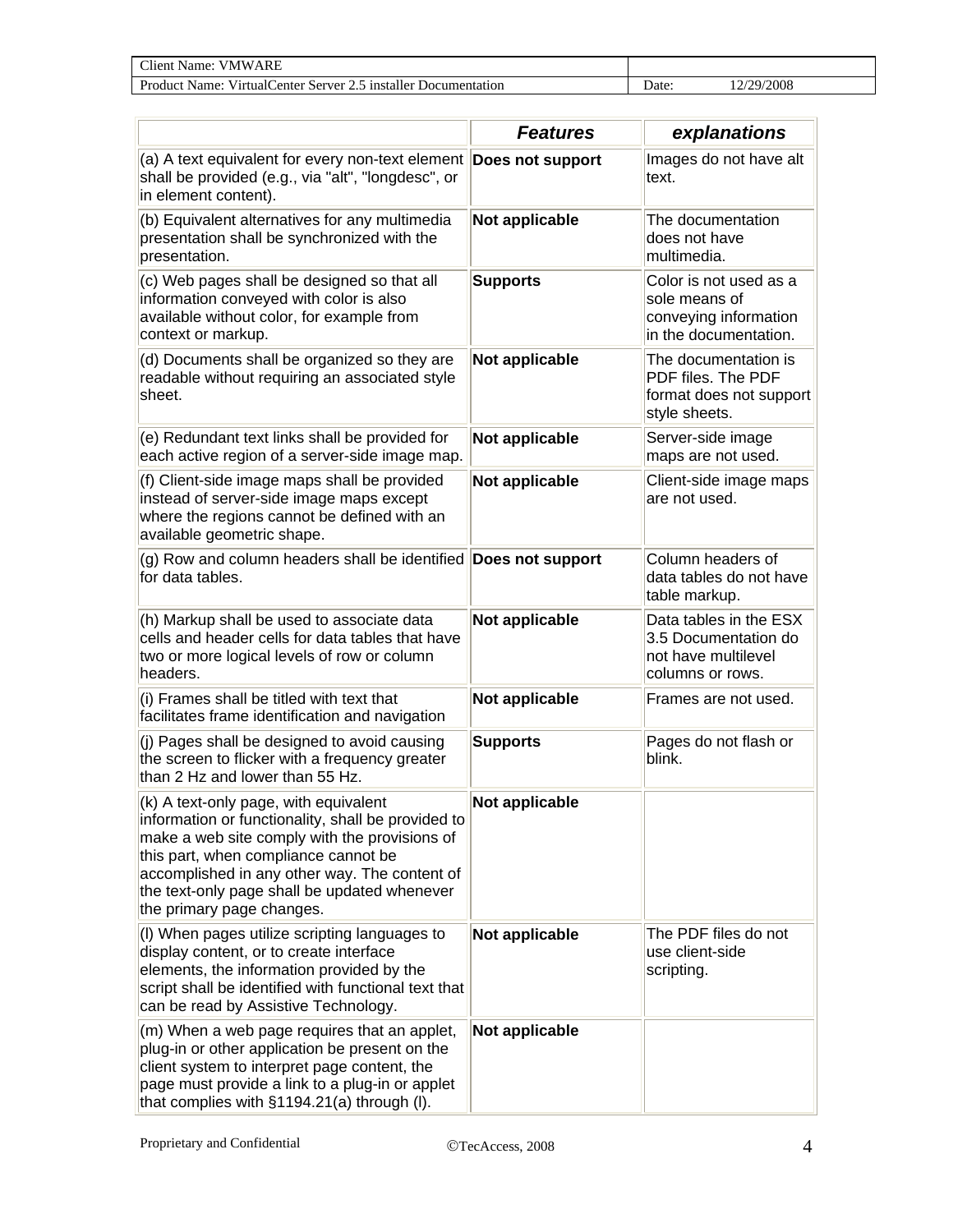| $\cap$ lient $\Box$<br>VMWARE<br>Name:                                          |      |                       |
|---------------------------------------------------------------------------------|------|-----------------------|
| Product<br>nstaller د.<br>Server<br>Virtual(<br>Name:<br>enter<br>Documentation | Jate | $\sqrt{2008}$<br>/2Q. |

| $(n)$ When electronic forms are designed to be<br>completed on-line, the form shall allow people<br>using Assistive Technology to access the<br>information, field elements, and functionality<br>required for completion and submission of the<br>form, including all directions and cues. | Not applicable  | The PDF-based<br>documentation does<br>not have form fields. |
|---------------------------------------------------------------------------------------------------------------------------------------------------------------------------------------------------------------------------------------------------------------------------------------------|-----------------|--------------------------------------------------------------|
| (o) A method shall be provided that permits<br>users to skip repetitive navigation links.                                                                                                                                                                                                   | <b>Supports</b> | Navigation is provided<br>by Adobe Reader.                   |
| $(p)$ When a timed response is required, the<br>user shall be alerted and given sufficient time<br>to indicate more time is required.                                                                                                                                                       | Not applicable  |                                                              |

### **1194.31 Functional performance criteria**

| <b>Criteria</b>                                                                                                                                                                                                                                                                                                                  | <b>Supporting Features</b>                 | <b>Remarks and</b><br>explanations                       |
|----------------------------------------------------------------------------------------------------------------------------------------------------------------------------------------------------------------------------------------------------------------------------------------------------------------------------------|--------------------------------------------|----------------------------------------------------------|
| (a) At least one mode of operation and<br>information retrieval that does not require<br>user vision shall be provided, or support for<br>assistive technology used by people who<br>are blind or visually impaired shall be<br>provided.                                                                                        | <b>Supports with exceptions</b>            | Reference 1194.22                                        |
| (b) At least one mode of operation and<br>information retrieval that does not require<br>visual acuity greater than 20/70 shall be<br>provided in audio and enlarged print output<br>working together or independently, or<br>support for assistive technology used by<br>people who are visually impaired shall be<br>provided. | Supports with exceptions Reference 1194.22 |                                                          |
| (c) At least one mode of operation and<br>information retrieval that does not require<br>user hearing shall be provided, or support<br>for assistive technology used by people<br>who are deaf or hard of hearing shall be<br>provided.                                                                                          | <b>Supports</b>                            | Hearing is not required<br>to access content.            |
| (d) Where audio information is important for<br>the use of a product, at least one mode of<br>operation and information retrieval shall be<br>provided in an enhanced auditory fashion,<br>or support for assistive hearing devices<br>shall be provided.                                                                        | Not applicable                             | The documentation<br>does not have audio<br>information. |
| (e) At least one mode of operation and<br>information retrieval that does not require<br>user speech shall be provided, or support<br>for assistive technology used by people<br>with disabilities shall be provided.                                                                                                            | <b>Supports</b>                            | User speech is not<br>required to access<br>content.     |
| (f) At least one mode of operation and<br>information retrieval that does not require                                                                                                                                                                                                                                            | <b>Supports</b>                            | Interfaces are keyboard<br>accessible.                   |